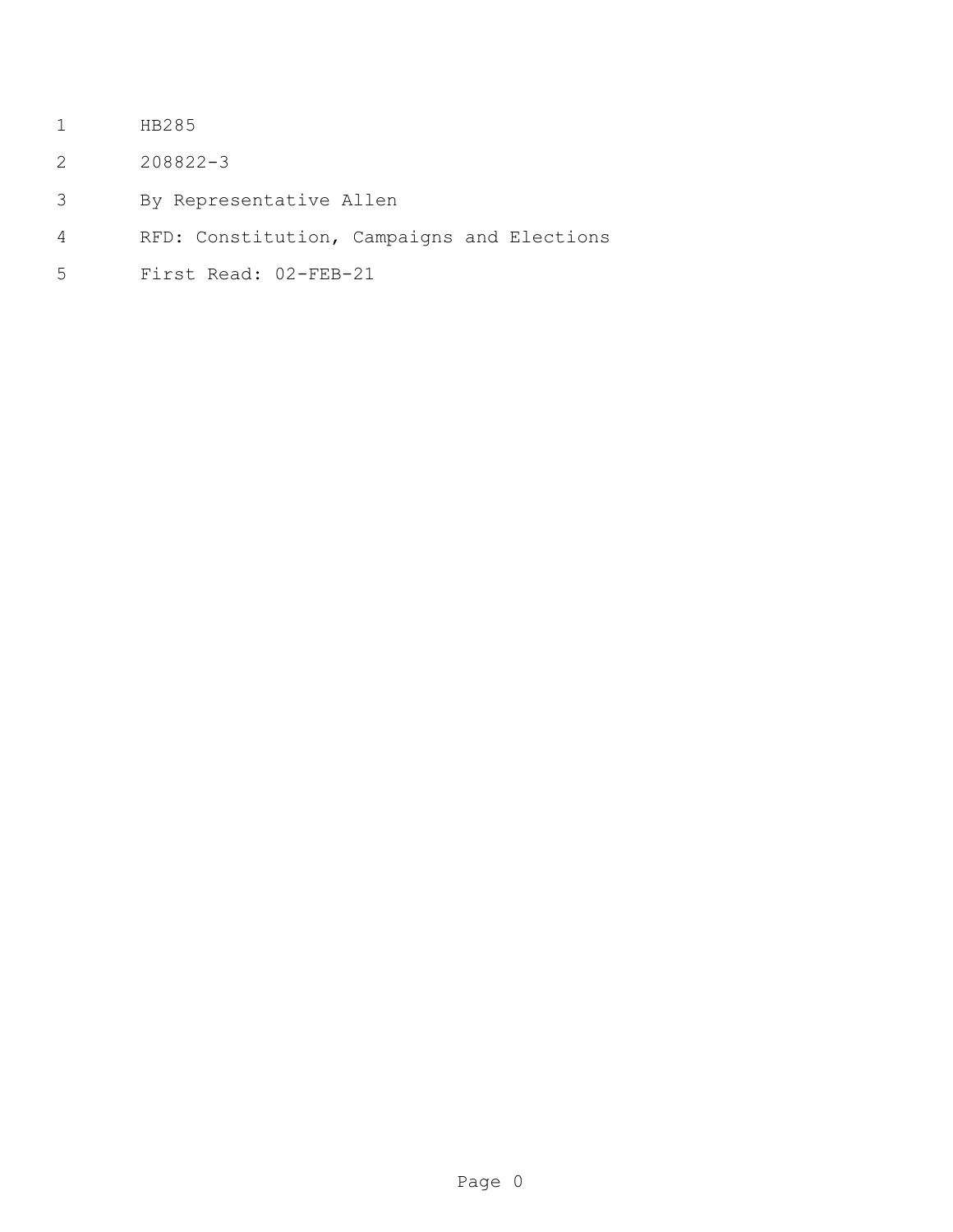| $\mathbf 1$ | ENGROSSED                                                      |
|-------------|----------------------------------------------------------------|
| 2           |                                                                |
| 3           |                                                                |
| 4           | A BILL                                                         |
| 5           | TO BE ENTITLED                                                 |
| 6           | AN ACT                                                         |
| 7           |                                                                |
| 8           | Relating to elections; to amend Section 17-6-4, Code           |
| $\mathsf 9$ | of Alabama 1975, providing for voting places; to prohibit      |
| 10          | curbside voting of voting machines outside of enclosed         |
| 11          | buildings designated as voting places.                         |
| 12          | BE IT ENACTED BY THE LEGISLATURE OF ALABAMA:                   |
| 13          | Section 1. Section 17-6-4, Code of Alabama 1975, is            |
| 14          | amended to read as follows:                                    |
| 15          | $"$ \$17-6-4.                                                  |
| 16          | "(a) Except as may be provided further by local                |
| 17          | election laws or by the electronic vote counting statutes, the |
| 18          | county governing bodies shall designate the places of holding  |
| 19          | elections in the precincts established hereunder, and,         |
| 20          | whenever the county has alphabetically divided the list of     |
| 21          | registered qualified voters of a precinct into groups, it      |
| 22          | shall designate not only the voting place but also the number  |
| 23          | of electronic voting machines at each voting place in the      |
| 24          | precinct, being sure that it designates an electronic voting   |
| 25          | machine for each group of qualified voters. The county         |
| 26          | governing body is specifically authorized to may shall provide |
| 27          | for installing as many electronic voting machines as are       |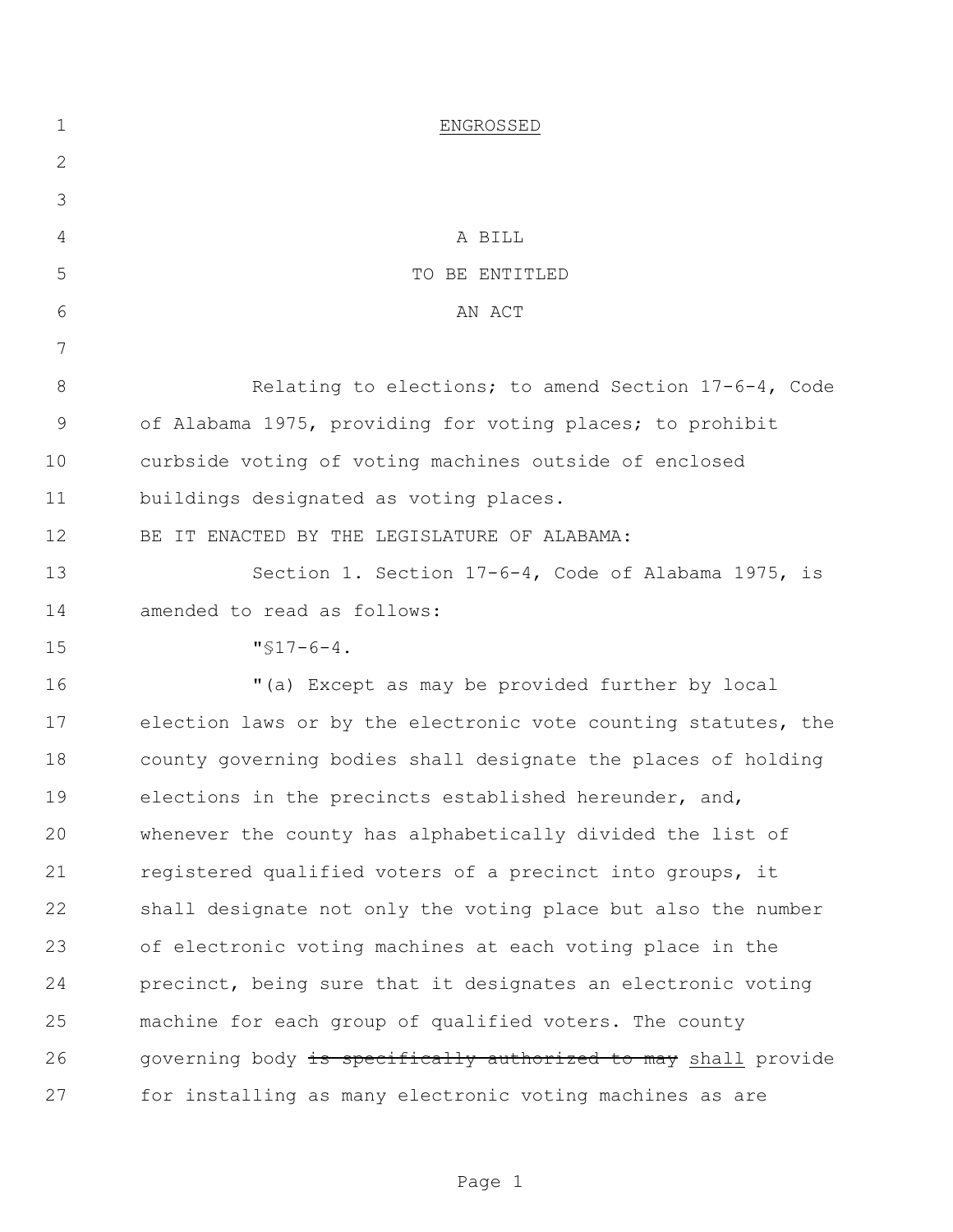needed in each precinct, and the electronic voting machines may be installed at one designated voting place or there may be more than one voting place designated and such number of electronic voting machines installed at each place as needed to provide for the voters authorized to vote at each place. No electronic voting machine, or voting machine of any kind, shall be installed or operated except as designated for installation and operation during an election within the interior of an enclosed building designated as a voting place, pursuant to this section. No election officer or poll worker shall take a ballot into or out of any voting place, except in the performance of his or her authorized or official duties that include only the pre-election and post-election transporting of ballots to and from voting places as part of established election procedures. The county governing body shall file with the judge of probate of the county and with 17 the board of registrars, along with a copy of its order fixing 18 the boundaries of a precinct, the names of voting places 19 designated for voting, indicating in those precincts in which the voters have been alphabetically divided into groups and the voting places and electronic voting machines at which each 22 alphabetical group shall vote, and shall also post the list of voting places at the county courthouse.

 "(b) The judge of probate, within five days after the county governing body of any county files with him or her the boundaries of the election precincts and the names of the voting places therein, shall give notice of the same by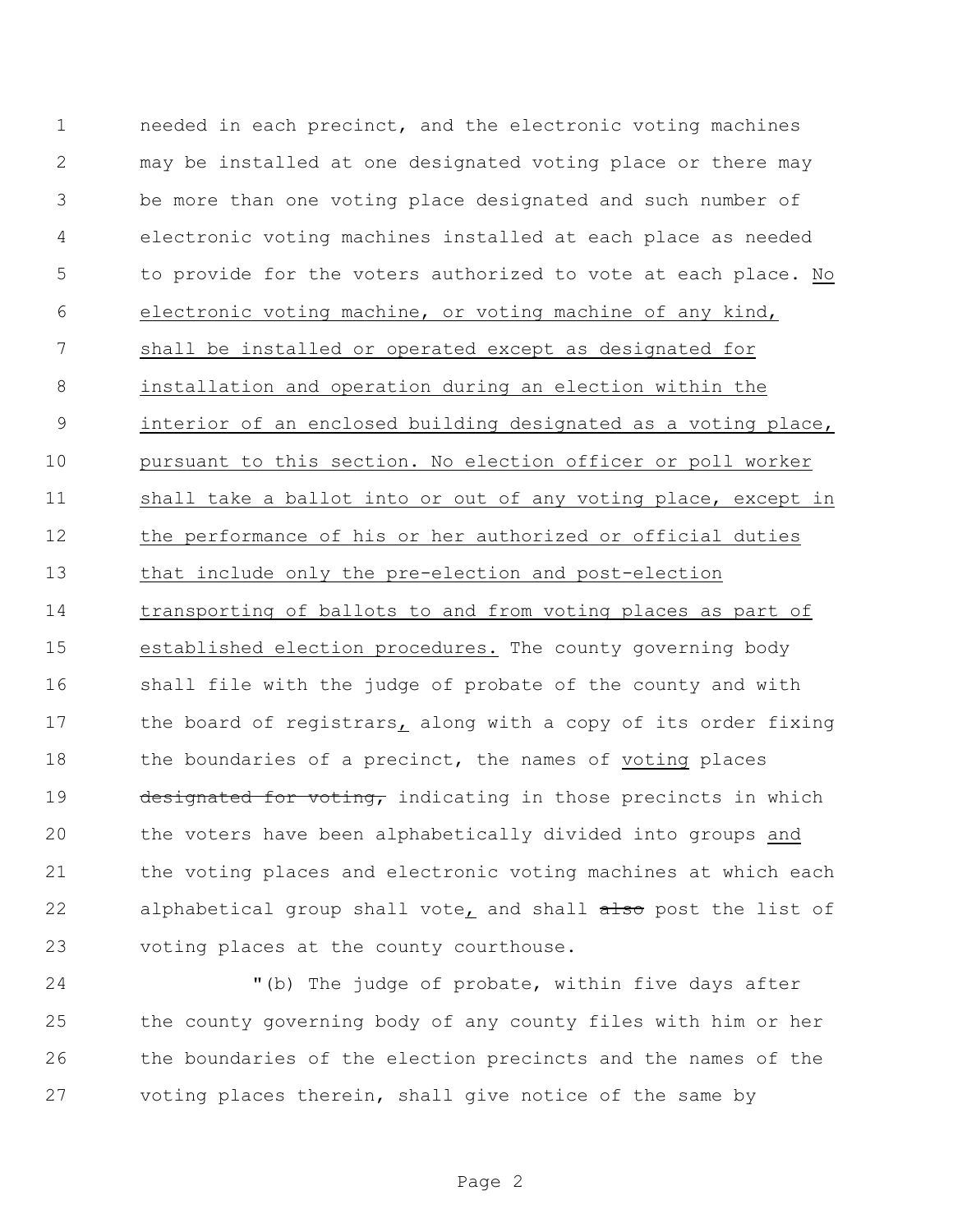**publishing the same in some** publication in a newspaper of general circulation published in the county and shall have the same posted by the sheriff at the courthouse and at two public places in the election district of the precinct. The notice shall describe the election precincts by their numbers and shall specify the place therein where elections are to be held.

 "(c) Where election precincts have been subdivided 9 into voting districts hereunder, no voter in any election held thereafter shall vote at any place other than the voting district in which the voter at the time is registered as a qualified elector. Notwithstanding the foregoing, any county, 13 by local law, may establish voting centers by combining voters from two or more precincts in order to create a voting center 15 in order to facilitate, or reduce costs, for elections.

16 "(d) Except as may be provided further by local 17 election laws or by the electronic vote counting statutes 18 laws, whenever places of voting places are once designated and 19 established as required by this chapter section, the voting places for precincts shall not be changed within three months before an election is to be held. When the boundaries of election precincts are changed, the county governing body shall forthwith designate and establish at least one voting place for every 2,400 voters in each election precinct so 25 created. Places of voting Voting places shall be the same for all elections, whether primary, general, or special, or federal, state, district, or county.

Page 3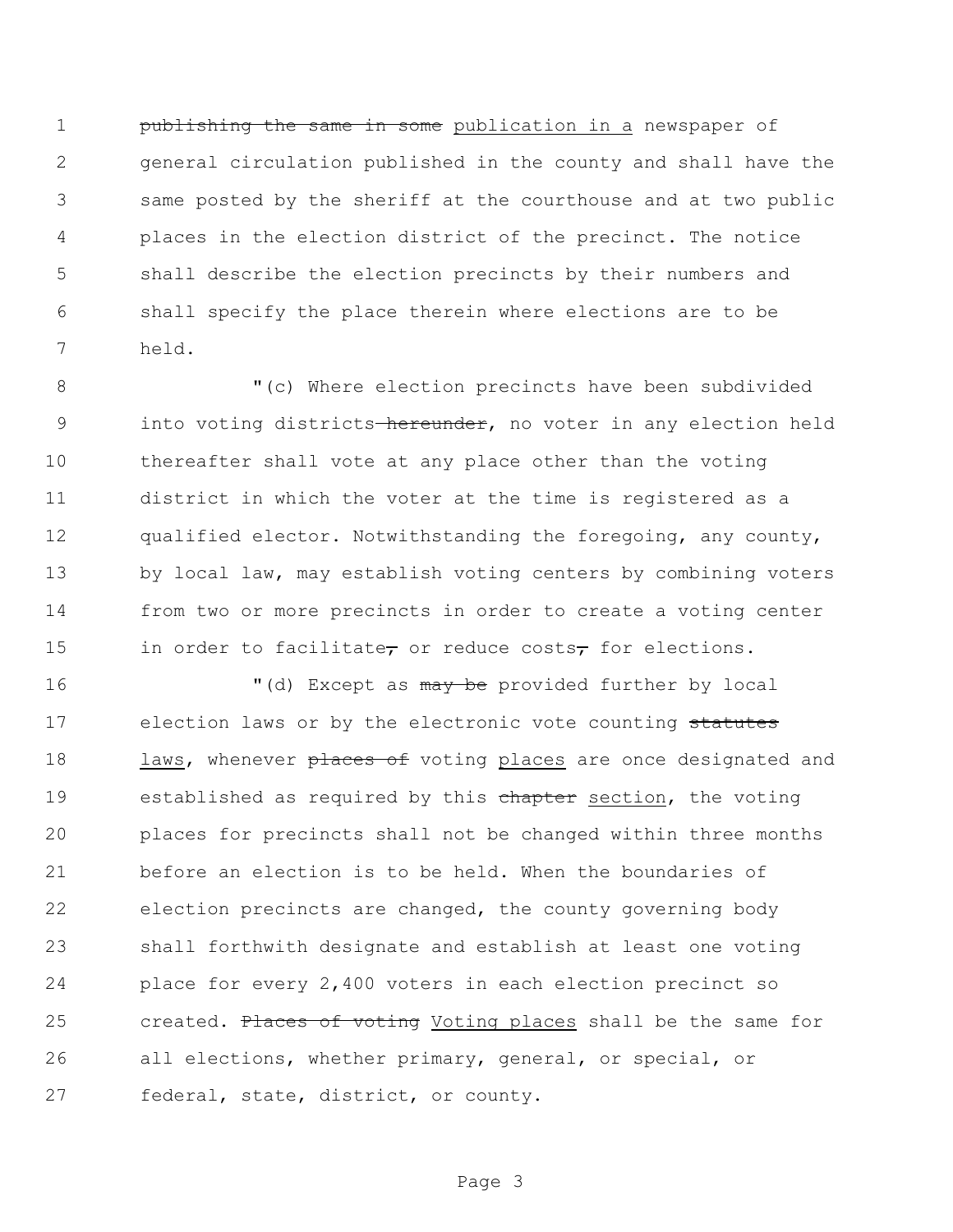1 "(e) The courthouse is the voting place of holding 2 elections in the precinct in which it is situated unless 3 another place for that purpose is designated by the county 4 governing body. Elections must be held at such places in the 5 other precincts as may be designated hereafter by the county 6 governing body."

7 Section 2. This act shall become effective 8 immediately following its passage and approval by the 9 Governor, or its otherwise becoming law.